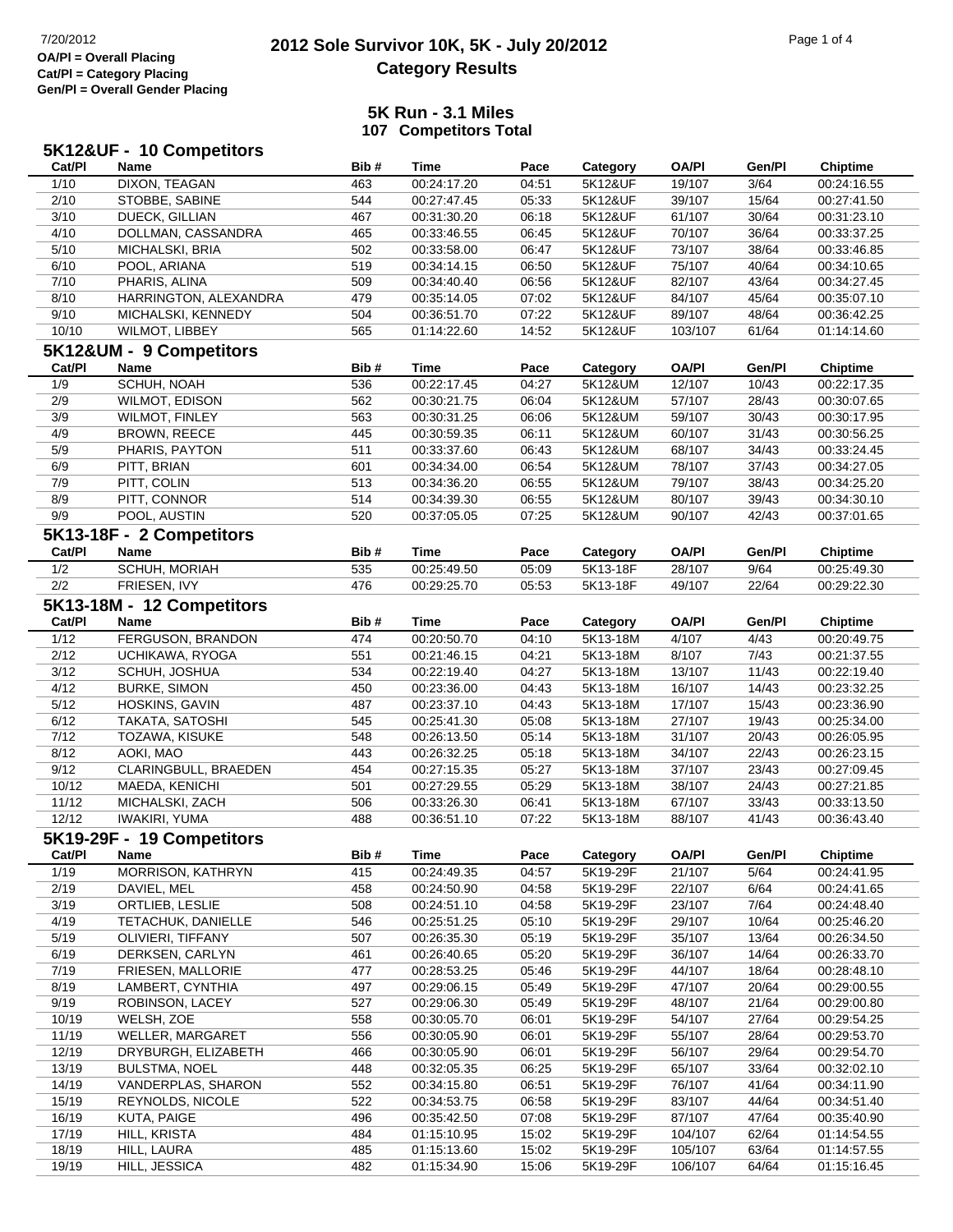## **2012 Sole Survivor 10K, 5K - July 20/2012** 7/20/2012 Page 2 of 4 **Category Results**

#### **5K Run - 3.1 Miles107 Competitors Total**

|        | 5K19-29M - 6 Competitors  |      |             |       |          |              |        |                 |
|--------|---------------------------|------|-------------|-------|----------|--------------|--------|-----------------|
| Cat/PI | Name                      | Bib# | <b>Time</b> | Pace  | Category | <b>OA/PI</b> | Gen/Pl | <b>Chiptime</b> |
| 1/6    | AYERS, LOWELL             | 444  | 00:19:18.95 | 03:51 | 5K19-29M | 3/107        | 3/43   | 00:19:08.45     |
| 2/6    | <b>KRYSAK, STEVE</b>      | 494  | 00:23:34.55 | 04:42 | 5K19-29M | 15/107       | 13/43  | 00:23:30.10     |
| 3/6    | ZANONI, DANIEL            | 570  | 00:25:25.80 | 05:05 | 5K19-29M | 25/107       | 18/43  | 00:25:20.00     |
| 4/6    | DUNCAN, TYLER             | 469  | 00:26:15.90 | 05:15 | 5K19-29M | 32/107       | 21/43  | 00:26:15.10     |
| 5/6    | ROBINSON, RYAN            | 529  | 00:29:05.55 | 05:49 | 5K19-29M | 46/107       | 27/43  | 00:29:00.15     |
| 6/6    | HILL, JONATHAN            | 483  | 01:15:35.15 | 15:07 | 5K19-29M | 107/107      | 43/43  | 01:15:17.65     |
|        | 5K30-39F - 13 Competitors |      |             |       |          |              |        |                 |
| Cat/PI | Name                      | Bib# | <b>Time</b> | Pace  | Category | <b>OA/PI</b> | Gen/Pl | <b>Chiptime</b> |
| 1/13   | FERGUSON, BILLIE-JO       | 473  | 00:21:19.35 | 04:15 | 5K30-39F | 5/107        | 1/64   | 00:21:18.70     |
| 2/13   | WORTLEY, LEANNE           | 568  | 00:22:01.30 | 04:24 | 5K30-39F | 10/107       | 2/64   | 00:21:54.25     |
| 3/13   | RUZEK, NATALIE            | 532  | 00:25:39.75 | 05:07 | 5K30-39F | 26/107       | 8/64   | 00:25:37.85     |
| 4/13   | WIENS, CHARMAINE          | 559  | 00:28:06.40 | 05:37 | 5K30-39F | 42/107       | 16/64  | 00:27:58.90     |
| 5/13   | HARRINGTON, CORETTE       | 480  | 00:28:27.10 | 05:41 | 5K30-39F | 43/107       | 17/64  | 00:28:25.65     |
| 6/13   | ROBINSON, LYNDSEY         | 528  | 00:29:41.30 | 05:56 | 5K30-39F | 51/107       | 24/64  | 00:29:30.30     |
| 7/13   | ALBIZZATI, TARYN          | 442  | 00:30:03.75 | 06:00 | 5K30-39F | 53/107       | 26/64  | 00:29:53.15     |
| 8/13   | SIGSWORTH, JENNIFER       | 540  | 00:31:44.40 | 06:20 | 5K30-39F | 63/107       | 32/64  | 00:31:31.75     |
| 9/13   | SHAW, SHERRI              | 539  | 00:32:06.35 | 06:25 | 5K30-39F | 66/107       | 34/64  | 00:32:04.45     |
| 10/13  | DOLLMAN, BRANDI           | 464  | 00:33:46.05 | 06:45 | 5K30-39F | 69/107       | 35/64  | 00:33:36.40     |
| 11/13  | KINDRAT, TANYA            | 492  | 00:34:11.00 | 06:50 | 5K30-39F | 74/107       | 39/64  | 00:33:56.65     |
| 12/13  | PHARIS, LEONA             | 510  | 00:34:39.55 | 06:55 | 5K30-39F | 81/107       | 42/64  | 00:34:27.05     |
| 13/13  | WILMOT, JENNIFER          | 564  | 00:38:11.40 | 07:38 | 5K30-39F | 93/107       | 51/64  | 00:38:04.20     |
|        | 5K30-39M - 3 Competitors  |      |             |       |          |              |        |                 |
| Cat/PI | Name                      | Bib# | <b>Time</b> | Pace  | Category | <b>OA/PI</b> | Gen/Pl | <b>Chiptime</b> |
| 1/3    | RIVIERE, NATHAN           | 524  | 00:21:46.05 | 04:21 | 5K30-39M | 7/107        | 6/43   | 00:21:37.05     |
| 2/3    | GOBLE, MARK               | 478  | 00:21:57.20 | 04:23 | 5K30-39M | 9/107        | 8/43   | 00:21:55.30     |
| 3/3    | HARRINGTON, MICHAEL       | 481  | 00:35:14.25 | 07:02 | 5K30-39M | 85/107       | 40/43  | 00:35:07.30     |
|        | 5K40-49F - 7 Competitors  |      |             |       |          |              |        |                 |
| Cat/PI | Name                      | Bib# | <b>Time</b> | Pace  | Category | <b>OA/PI</b> | Gen/Pl | <b>Chiptime</b> |
| 1/7    | CLARINGBULL, LESLIE       | 455  | 00:25:54.40 | 05:10 | 5K40-49F | 30/107       | 11/64  | 00:25:49.10     |
| 2/7    | MICHALSKI, SEAN           | 505  | 00:26:31.15 | 05:18 | 5K40-49F | 33/107       | 12/64  | 00:26:18.95     |
| $3/7$  | <b>BURKE, TAMMIE</b>      | 451  | 00:29:25.80 | 05:53 | 5K40-49F | 50/107       | 23/64  | 00:29:22.05     |
| 4/7    | SHANNON, SHANNON          | 538  | 00:31:30.20 | 06:18 | 5K40-49F | 62/107       | 31/64  | 00:31:24.25     |
| 5/7    | CERNEY, LINDA             | 453  | 00:33:56.55 | 06:47 | 5K40-49F | 71/107       | 37/64  | 00:33:45.80     |
| 6/7    | SITTER, SANDRA            | 542  | 00:35:41.10 | 07:08 | 5K40-49F | 86/107       | 46/64  | 00:35:37.95     |
| 7/7    | MICHALSKI, JOLAYNE        | 503  | 00:37:26.65 | 07:29 | 5K40-49F | 92/107       | 50/64  | 00:37:15.60     |
|        | 5K40-49M - 8 Competitors  |      |             |       |          |              |        |                 |
| Cat/PI | Name                      | Bib# | <b>Time</b> | Pace  | Category | <b>OA/PI</b> | Gen/Pl | <b>Chiptime</b> |
| 1/8    | CAMERON, ROBERT           | 452  | 00:17:18.30 | 03:27 | 5K40-49M | 1/107        | 1/43   | 00:17:17.80     |
| 2/8    | <b>WELSH, CAMERON</b>     | 557  | 00:21:25.05 | 04:17 | 5K40-49M | 6/107        | 5/43   | 00:21:23.70     |
| 3/8    | <b>BURKE, LYLE</b>        | 449  | 00:22:13.00 | 04:26 | 5K40-49M | 11/107       | 9/43   | 00:22:08.85     |
| 4/8    | JOHNSON, GLENN            | 489  | 00:25:10.75 | 05:02 | 5K40-49M | 24/107       | 17/43  | 00:24:59.60     |
| 5/8    | STOBBE, RICHARD           | 543  | 00:27:47.65 | 05:33 | 5K40-49M | 40/107       | 25/43  | 00:27:42.30     |
| 6/8    | SAJE, ANDREW              | 533  | 00:28:00.15 | 05:36 | 5K40-49M | 41/107       | 26/43  | 00:27:37.10     |
| 7/8    | WILMOT, BILL              | 561  | 00:30:30.85 | 06:06 | 5K40-49M | 58/107       | 29/43  | 00:30:16.95     |
| 8/8    | YANKE, JAY                | 569  | 00:33:56.60 | 06:47 | 5K40-49M | 72/107       | 35/43  | 00:33:44.20     |
|        | 5K50-59F - 10 Competitors |      |             |       |          |              |        |                 |
| Cat/PI | <b>Name</b>               | Bib# | <b>Time</b> | Pace  | Category | <b>OA/PI</b> | Gen/Pl | <b>Chiptime</b> |
| 1/10   | WILMAN, PAM               | 560  | 00:24:38.20 | 04:55 | 5K50-59F | 20/107       | 4/64   | 00:24:35.05     |
| 2/10   | SCIARRA, JUDY             | 537  | 00:29:00.30 | 05:48 | 5K50-59F | 45/107       | 19/64  | 00:28:52.65     |
| 3/10   | ROBINSON, KARI-ANNE       | 526  | 00:29:51.15 | 05:58 | 5K50-59F | 52/107       | 25/64  | 00:29:45.60     |
| 4/10   | HILL, YVONNE              | 486  | 00:38:16.10 | 07:39 | 5K50-59F | 94/107       | 52/64  | 00:38:01.80     |
| 5/10   | SIGSWORTH, LINDA          | 541  | 00:38:30.30 | 07:42 | 5K50-59F | 95/107       | 53/64  | 00:38:15.60     |
| 6/10   | KELLY, BARB               | 490  | 00:43:00.15 | 08:36 | 5K50-59F | 96/107       | 54/64  | 00:42:54.60     |
| 7/10   | DYKSTRA, KAREN            | 471  | 00:44:09.15 | 08:49 | 5K50-59F | 98/107       | 56/64  | 00:43:58.40     |
| 8/10   | JENSEN, DONNA             | 600  | 00:44:09.40 | 08:49 | 5K50-59F | 99/107       | 57/64  | 00:43:58.60     |
| 9/10   | TYLER, DARLA              | 550  | 00:44:10.15 | 08:50 | 5K50-59F | 100/107      | 58/64  | 00:43:54.25     |
| 10/10  | PITT, MICHELE             | 516  | 00:49:14.55 | 09:50 | 5K50-59F | 101/107      | 59/64  | 00:49:00.95     |
|        | 5K50-59M - 4 Competitors  |      |             |       |          |              |        |                 |
| Cat/PI | Name                      | Bib# | <b>Time</b> | Pace  | Category | <b>OA/PI</b> | Gen/Pl | <b>Chiptime</b> |
| 1/4    | ROBINSON, AL              | 525  | 00:18:41.70 | 03:44 | 5K50-59M | 2/107        | 2/43   | 00:18:39.80     |